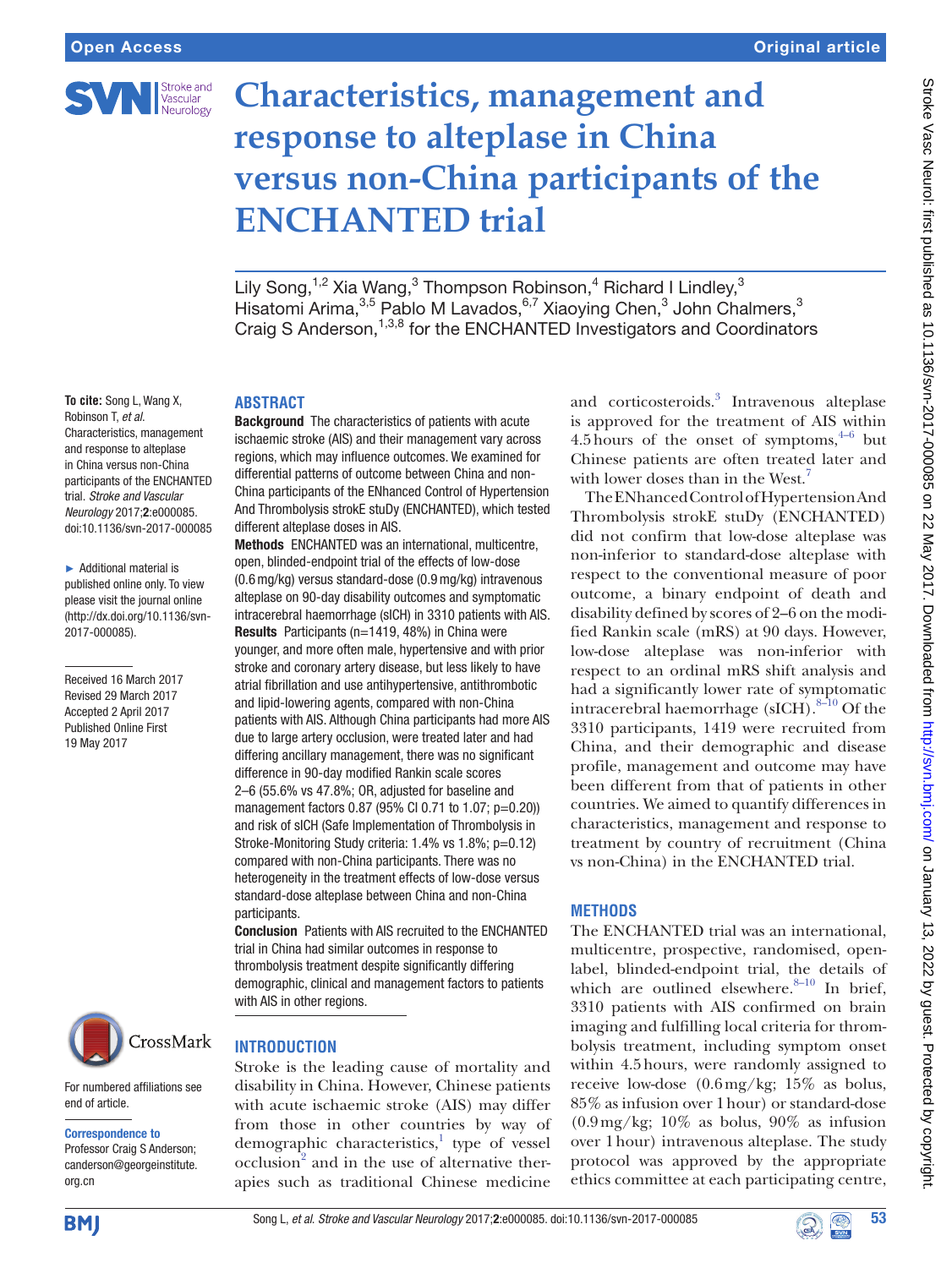and written informed consent was obtained from each patient or an appropriate surrogate.

Key demographic and clinical characteristics were recorded at the time of enrolment, with neurological severity measured using the National Institutes of Health Stroke Scale and Glasgow Coma Scale at baseline, 24hours and at day 7 (or earlier on discharge from hospital). The principal clinical outcome was death or level of disability according to the mRS, which was assessed through telephone or in-person contact by researchers who were blind to the randomised treatment allocation at 90 days. Uncompressed digital images of all baseline and follow-up brain scans—CT, MRI and angiograms—were collected in Digital Imaging and Communications in Medicine (DICOM) format on a CD-ROM identified only with the patient's unique study number, and uploaded by a special purpose-built, web-based system for central analysis at The George Institute of Global Health. All brain scans with an intracranial haemorrhage were reviewed by at least two independent assessors blind to clinical data, treatment, and date and sequence of scan using MIStar V.3.2 (Apollo Medical Imaging Technology, Melbourne, Victoria, Australia). Assessors graded any haemorrhage as intracerebral, subarachnoid, intraventricular, subdural or other; sICH was graded across all standard definitions.<sup>[9](#page-4-6)</sup>

Associations of country of recruitment (China vs non-China participants) with death or disability, death and sICH were estimated using logistic regression models with adjustment for confounders. The treatment effects of low-dose versus standard-dose alteplase on death or disability, death and sICH were determined using logistic regression models, and the potential heterogeneity of alteplase dose effect between China and non-China participants was estimated by adding an interaction term to the statistical models. Proportional odds regression models were used to determine the treatment effects on an ordinal shift in mRS scores between China and non-China participants, the proportional odds assumption being fulfilled in all the models.[11 12](#page-4-7) Data are reported as ORs and 95% CIs. Two-sided p values are reported, with p<0.05 considered statistically significant. SAS V.9.3 was used for analyses. $8$ 

## **Results**

#### **Baseline characteristics and management**

From March 2012 through August 2015, a total of 3310 patients were randomised; 1654 patients were assigned to low-dose alteplase and 1643 to standard-dose alteplase (after exclusion of 13 patients: 9 had no consent, 1 was mistakenly randomised and 3 had duplicate randomisation).<sup>10</sup> All 3297 patients (37.8% female; mean age: 66.6 (SD: 12.8) years) were included in these analyses. [Table](#page-2-0) 1 shows the patient characteristics, split by region, with China participants being younger, and more often male, hypertensive, smokers and with a history of stroke and coronary artery disease, but less likely to have a history of atrial fibrillation and hypercholesterolaemia, and to

use antihypertensive, antithrombotic and lipid-lowering agents. Moreover, China participants had a twofold greater risk of large artery occlusion.

Differences in alteplase factors and management over the first 7days are reported in online supplementary table 1. China participants who received less alteplase, either as a bolus or infusion dose, were treated much later after symptom onset, and were less likely to receive concomitant treatments, including endovascular clot retrieval, neurosurgery, compression stockings, subcutaneous heparin, intubation and ventilation, an antithrombotic, and stroke unit care and rehabilitation. Conversely, they were more likely to receive intravenous blood pressure-lowering treatment, intravenous traditional Chinese medicine and corticosteroids.

Across the whole cohort, independent of randomised treatment, and after adjusting for important baseline variables (model 1) and additionally for early management (model 2), country of recruitment was not associated with death or disability at 90 days, whether defined by mRS scores 2–6 (China vs non-China: OR, 0.87; 95%CI 0.71 to 1.07; p=0.20) or mRS scores 3–6 (OR, 1.01; 95% CI 0.81 to 1.26;  $p=0.93$ ), but was associated with lower mortality (OR, 0.53; 95% CI 0.36 to 0.79; p=0.002) (see online supplementary table 2). There was no clear association between country of recruitment and sICH across a broad range of classifications (see online supplementary table 3).

When considering the impact of low-dose versus standard-dose alteplase, there was no significant interaction of the treatment effect by country of recruitment for various 90-day outcomes on the mRS 0–1 vs 2–6, or mRS 0–2 vs 3–6 and mortality alone, or by ordinal shift analysis [\(table](#page-3-0) 2). Low-dose alteplase was associated with less sICH for all patients, with no significant heterogeneity in such risk between China and non-China participants (see online supplementary table 4).

## **Discussion**

In this secondary analysis of the ENCHANTED trial, there were no significant differences in the important outcomes of death or disability, or sICH, between China and non-China thrombolysis-treated patients with AIS, although China participants had lower overall mortality. The treatment effects of low-dose versus standard-dose alteplase on clinical outcomes and sICH were consistent between China and non-China participants.

The median time from the onset of symptoms to receipt of treatment was 200min for China participants, which is longer than recorded in the China national stroke registry<sup>7</sup> and trials or quality assurance studies in other countries.[13–15](#page-5-0) This may have been due to various factors influencing prehospital and posthospital care: delay in the recognition of stroke symptoms, long hospital transfer distances and traffic delays, high cost of alteplase, fear of sICH, and additional efforts required to process the explanation, consent and randomisation aspects of the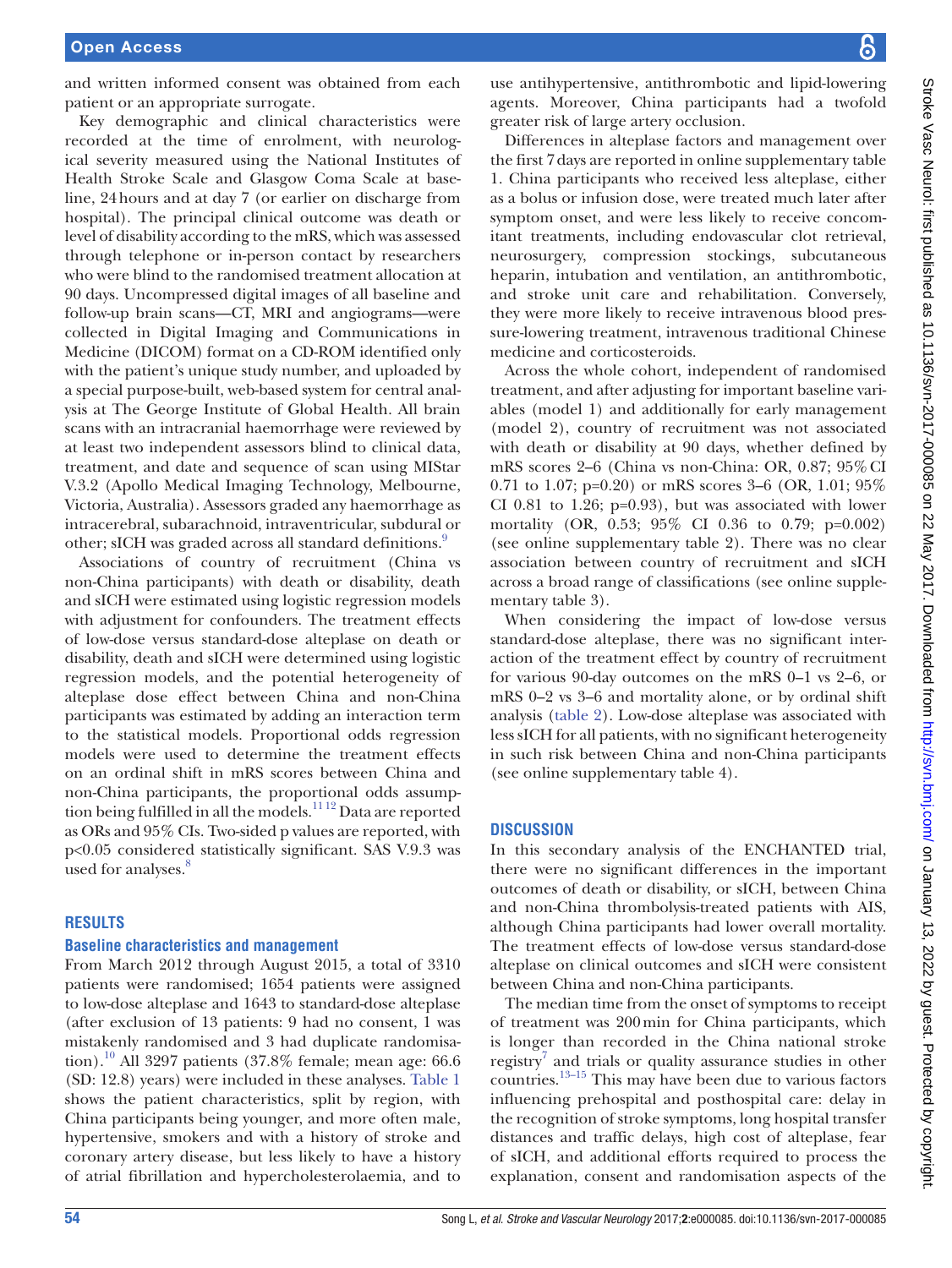<span id="page-2-0"></span>

| <b>Baseline characteristics</b><br>Table 1         |                  |                              |          |
|----------------------------------------------------|------------------|------------------------------|----------|
|                                                    | Non-China        | China                        | p Value  |
| Time from stroke onset to randomisation (hour)     | $2.4(1.8-3.1)$   | $3.1(2.5 - 3.7)$             | < 0.0001 |
| Age (years)                                        | 68.2 (13.4)      | 64.3 (11.7)                  | < 0.0001 |
| $\geq 80$                                          | 376/1878 (20.0)  | 96/1419 (6.8)                | < 0.0001 |
| Female                                             | 767/1878 (40.8)  | 481/1419 (33.9)              | < 0.0001 |
| <b>Clinical features</b>                           |                  |                              |          |
| Systolic BP (mm Hg)                                | 148.0 (20.5)     | 150.9 (18.7)                 | < 0.0001 |
| Diastolic BP (mm Hg)                               | 82.6 (12.9)      | 87.4 (12.5)                  | < 0.0001 |
| Heart rate (beats per minute)                      | 80.1 (16.4)      | < 0.0001<br>77.5 (13.8)      |          |
| <b>GCS</b> score                                   |                  |                              |          |
| Median (Q1-Q3)                                     | 15.0 (14.0-15.0) | < 0.0001<br>15.0 (13.0-15.0) |          |
| Severe (3-8)                                       | 48/1878 (2.6)    | 88/1419 (6.2)                | < 0.0001 |
| NIHSS score                                        |                  |                              |          |
| Median (Q1-Q3)                                     | $8.0(5.0-14.0)$  | $8.0(5.0-14.0)$              | 0.11     |
| $\geq$ 14                                          | 490/1878 (26.1)  | 363/1419 (25.6)              | 0.74     |
| Medical history                                    |                  |                              |          |
| Hypertension                                       | 1199/1876 (63.9) | 866/1412 (61.3)              | 0.13     |
| Previous stroke                                    | 293/1878 (15.6)  | 296/1419 (20.9)              | < 0.0001 |
| Coronary artery disease                            | 251/1876 (13.4)  | 228/1412 (16.1)              | 0.03     |
| Other heart disease (valvular or other)            | 171/1876 (9.1)   | 64/1412 (4.5)                | < 0.0001 |
| Atrial fibrillation                                | 416/1874 (22.2)  | 220/1411 (15.6)              | < 0.0001 |
| Diabetes mellitus                                  | 361/1876 (19.2)  | 285/1412 (20.2)              | 0.50     |
| Hypercholesterolaemia                              | 495/1876 (26.4)  | 60/1412 (4.2)                | < 0.0001 |
| <b>Current smoker</b>                              | 401/1872 (21.4)  | 369/1412 (26.1)              | 0.002    |
| Prestroke function (mRS)                           |                  |                              |          |
| No symptoms                                        | 1439/1875 (76.7) | 1235/1411 (87.5)             | < 0.0001 |
| No significant disability                          | 436/1875 (23.3)  | 176/1411 (12.5)              |          |
| Medication at time of admission                    |                  |                              |          |
| Antihypertensive agents                            | 980/1876 (52.2)  | 518/1412 (36.7)              | < 0.0001 |
| Warfarin anticoagulation                           | 67/1873 (3.6)    | 15/1412(1.1)                 | < 0.0001 |
| Aspirin or other antiplatelet agents               | 565/1873 (30.2)  | 187/1412 (13.2)              | < 0.0001 |
| Glucose-lowering agents                            | 245/1873 (13.1)  | 171/1412 (12.1)              | 0.41     |
| Statin or other lipid-lowering agent               | 534/1872 (28.5)  | 81/1412 (5.7)                | < 0.0001 |
| Brain imaging features                             |                  |                              |          |
| CT scan used                                       | 1815/1876 (96.7) | 1371/1412 (97.1)             | 0.57     |
| MRI scan used                                      | 319/1876 (17.0)  | 115/1412 (8.1)               | < 0.0001 |
| Visible early ischaemic changes                    | 598/1876 (31.9)  | 173/1412 (12.3)              | < 0.0001 |
| Visible cerebral infarction                        | 503/1876 (26.8)  | 240/1412 (17.0)              | < 0.0001 |
| Visible cerebral infarction with mass effect       | 16/1876 (0.9)    | 31/1412 (2.2)                | 0.0013   |
| CT or MRI angiogram shows proximal occlusion       | 445/1834 (24.3)  | 60/1412 (4.2)                | < 0.0001 |
| Final diagnosis at time of hospital separation     |                  |                              |          |
| Non-stroke                                         | 87/1853 (4.7)    | 10/1381 (0.7)                | < 0.0001 |
| Large artery occlusion due to significant atheroma | 490/1853 (26.4)  | 780/1381 (56.5)              |          |
| Small vessel or perforating vessel lacunar disease | 317/1853 (17.1)  | 356/1381 (25.8)              |          |
| Cardioembolism                                     | 492/1853 (26.6)  | 149/1381 (10.8)              |          |
| <b>Dissection</b>                                  | 21/1853(1.1)     | 4/1381(0.3)                  |          |

Continued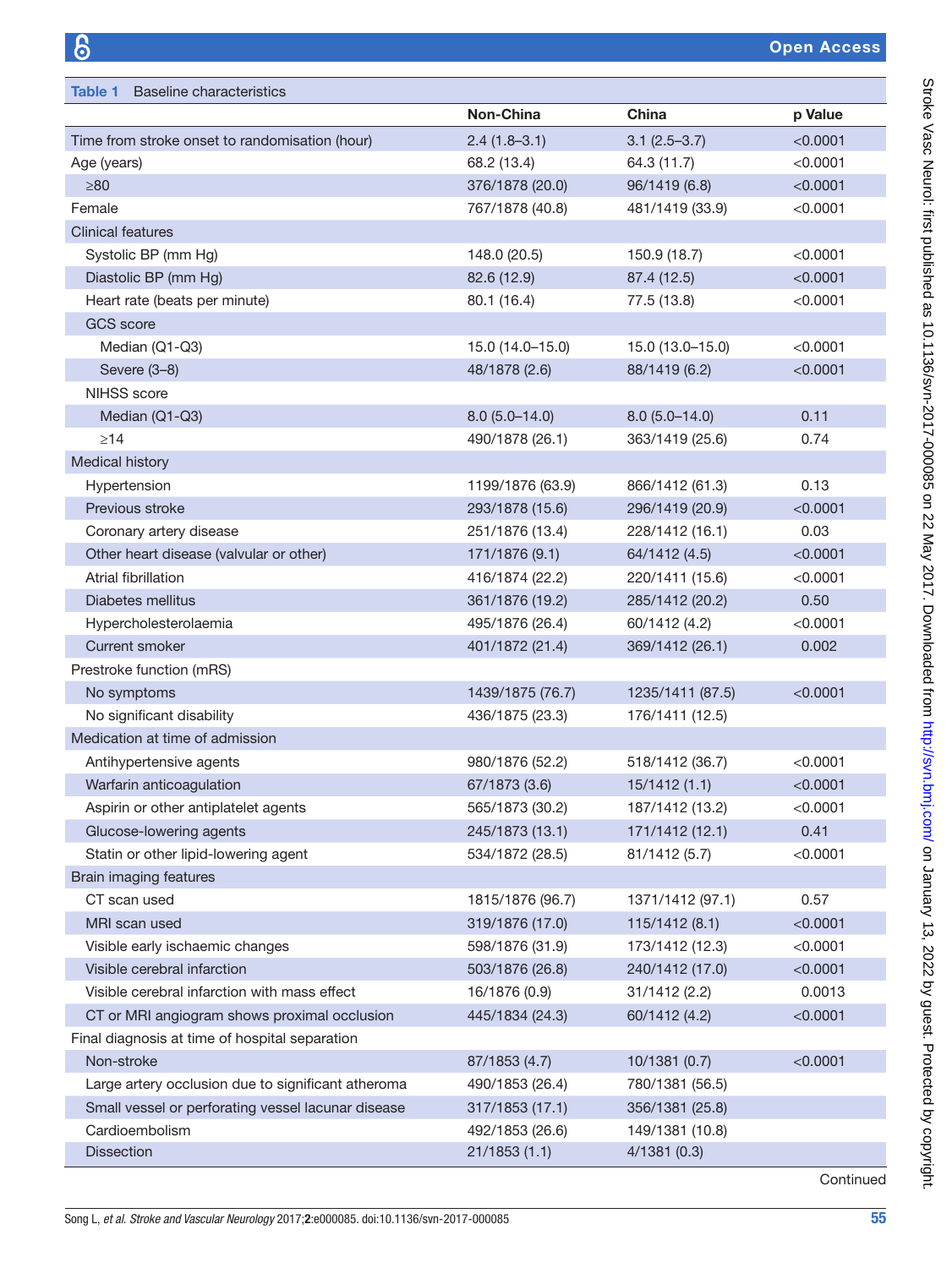| <b>Table 1</b><br>Continued   |                 |                 |         |
|-------------------------------|-----------------|-----------------|---------|
|                               | Non-China       | China           | p Value |
| Other or uncertain aetiology  | 446/1853 (24.1) | 82/1381 (5.9)   |         |
| Randomised low-dose treatment | 946/1878 (50.4) | 708/1419 (49.9) | 0.79    |

Data are n (%), mean (SD) or median (IQR). p Values are based on  $\chi^2$  test, t-test or Wilcoxon signed-rank test.

BP, blood pressure; GCS, Glasgow Coma Scale; mRS, modified Rankin scale; NIHSS, National Institutes of Health Stroke Scale.

trial. China participants appear to have been managed less intensively, for example with regard to investigation (cerebral angiogram), intervention (endovascular clot retrieval, neurosurgery), ancillary care (use of compression stocking and subcutaneous heparin), management (intubation and ventilation, stroke unit care) and hospital rehabilitation.

ENCHANTED was undertaken to resolve uncertainty over the optimal dose of alteplase, as Japanese studies $1617$ 

had indicated low-dose alteplase provides similar, perhaps superior, efficacy and safety to standard-dose alteplase, whereas several observational studies<sup>18-23</sup> in China had reported conflicting results. Ultimately, as the only randomised evaluation of different doses of alteplase, ENCHANTED failed to confirm that low-dose alteplase was non-inferior to standard-dose alteplase on primary efficacy outcome, but it did clearly indicate that low-dose alteplase was a safer strategy with a lower risk of sICH.

<span id="page-3-0"></span>

| Table 2 Randomised treatment effects on major clinical outcomes at 90 days, by non-China versus China |                             |                           |                     |             |  |  |
|-------------------------------------------------------------------------------------------------------|-----------------------------|---------------------------|---------------------|-------------|--|--|
|                                                                                                       | Randomised treatment, n (%) |                           |                     | p Value for |  |  |
| Outcome                                                                                               | Low-dose                    | Standard-dose OR (95% CI) |                     | interaction |  |  |
| Death or disability: mRS scores 2-6                                                                   |                             |                           |                     |             |  |  |
| Non-China                                                                                             | 505/901 (56.0)              | 494/896 (55.1)            | 1.04 (0.86 to 1.25) | 0.45        |  |  |
| China                                                                                                 | 350/706 (49.6)              | 323/703 (45.9)            | 1.16 (0.94 to 1.43) |             |  |  |
| Death or major disability: mRS scores 3-6                                                             |                             |                           |                     |             |  |  |
| Non-China                                                                                             | 351/901 (39.0)              | 357/896 (39.8)            | 0.96 (0.8 to 1.16)  | 0.31        |  |  |
| China                                                                                                 | 254/706 (36.0)              | 235/703 (33.4)            | 1.12 (0.9 to 1.39)  |             |  |  |
| Shift in scores on the mRS                                                                            |                             |                           |                     |             |  |  |
| Non-China                                                                                             |                             |                           | 0.93 (0.79 to 1.09) | 0.15        |  |  |
| 0 (no symptoms at all)                                                                                | 201/901(22.3)               | 183/896(20.4)             |                     |             |  |  |
| 1 (no significant disability despite symptoms)                                                        | 195/901(21.6)               | 219/896 (24.4)            |                     |             |  |  |
| 2 (slight disability)                                                                                 | 154/901 (17.1)              | 137/896 (15.3)            |                     |             |  |  |
| 3 (moderate disability requiring some help)                                                           | 130/901 (14.4)              | 121/896 (13.5)            |                     |             |  |  |
| 4 (moderate-severe disability requiring assistance<br>with daily living)                              | 95/901 (10.5)               | 72/896 (8.0)              |                     |             |  |  |
| 5 (severe disability, bed-bound and incontinent)                                                      | 50/901 (5.5)                | 51/896 (5.7)              |                     |             |  |  |
| 6 (death)                                                                                             | 76/901 (8.4)                | 113/896 (12.6)            |                     |             |  |  |
| China                                                                                                 |                             |                           | 1.1 (0.92 to 1.33)  |             |  |  |
| 0 (no symptoms at all)                                                                                | 202/706 (28.6)              | 214/703 (30.4)            |                     |             |  |  |
| 1 (no significant disability despite symptoms)                                                        | 154/706 (21.8)              | 166/703 (23.6)            |                     |             |  |  |
| 2 (slight disability)                                                                                 | 96/706 (13.6)               | 88/703 (12.5)             |                     |             |  |  |
| 3 (moderate disability requiring some help)                                                           | 81/706 (11.5)               | 60/703 (8.5)              |                     |             |  |  |
| 4 (moderate-severe disability requiring assistance<br>with daily living)                              | 70/706 (9.9)                | 82/703 (11.7)             |                     |             |  |  |
| 5 (severe disability, bed-bound and incontinent)                                                      | 39/706 (5.5)                | 36/703 (5.1)              |                     |             |  |  |
| 6 (death)                                                                                             | 64/706 (9.1)                | 57/703 (8.1)              |                     |             |  |  |
| Death during follow-up at 90 days                                                                     |                             |                           |                     |             |  |  |
| Non-China                                                                                             | 76/946 (8.0)                | 113/932 (12.1)            | 0.63 (0.47 to 0.86) | 0.02        |  |  |
| China                                                                                                 | 64/708 (9.0)                | 57/711 (8.0)              | 1.14 (0.79 to 1.66) |             |  |  |

AOR, adjusted OR; mRS, modified Rankin Scale.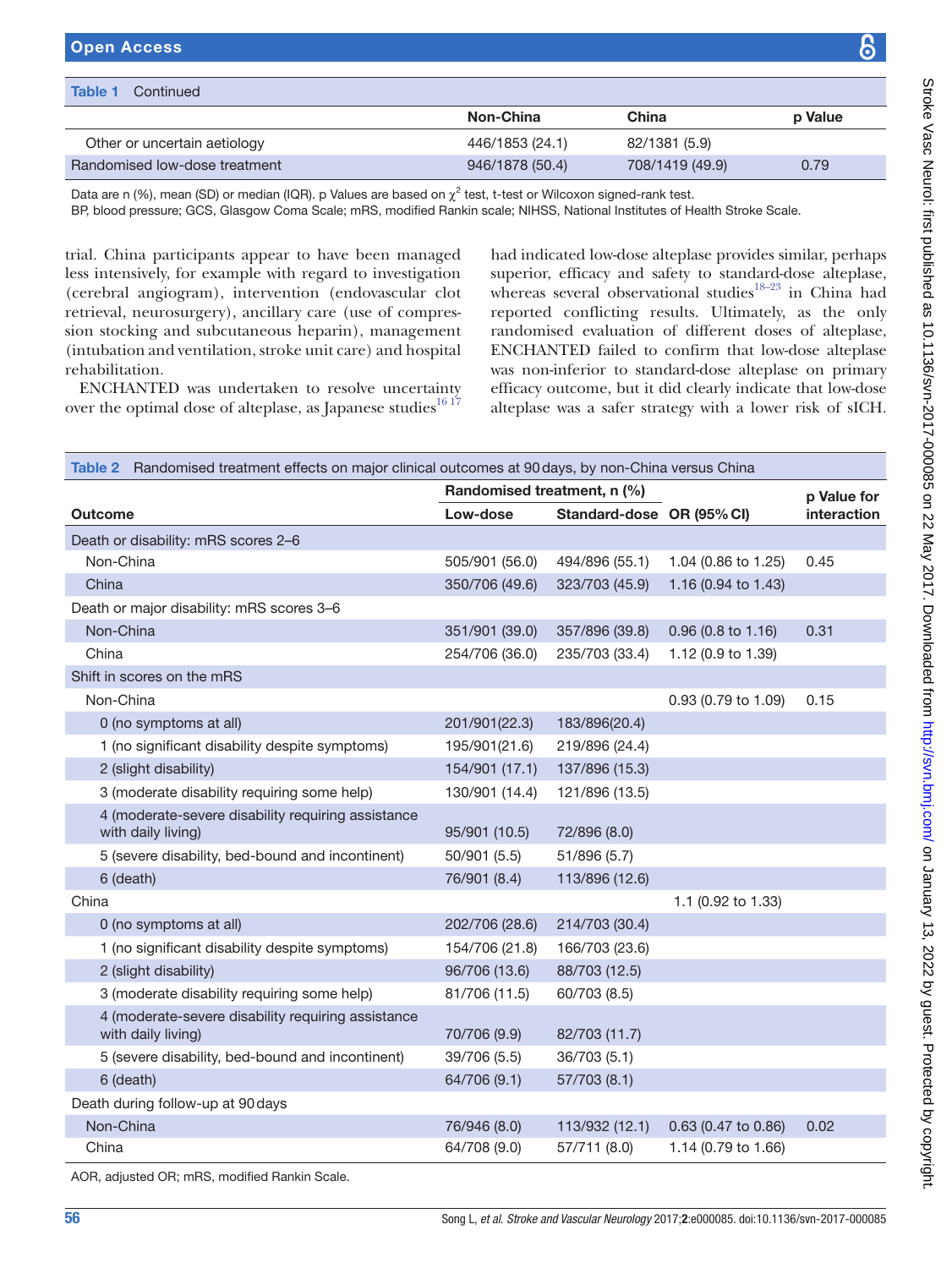These additional secondary analyses indicate that the efficacy and safety of low-dose versus standard-dose alteplase are consistent between China and non-China participants.

It is difficult to compare our study with other observational studies $18-23$  where there are differences in baseline patient characteristics and stroke severity and use of variable alteplase dose regimens. $^{24}$  $^{24}$  $^{24}$  A multicentre, multinational study<sup>25</sup> involving 591 patients treated at 48 centres in South Korea, China, India and Singapore reported safety and efficacy of standard-dose alteplase in an Asian population. $13$  Taken together with the current evidence, we consider that standard-dose alteplase should not be excluded as the optimal dose to treat Chinese patients with AIS.

The strengths of this study are the large sample size and inclusion of patients from a variety of healthcare settings, which enhance the generalisability of the results. The high rates of follow-up, adherence to treatment and rigorous assessment of serious adverse events, especially sICH, ensure that the harms were reliably detected and quantified. However, imprecision in the estimates of the treatment effect may have arisen from interobserver variability in mRS scoring in a pragmatic open trial, $26$  while the inclusion of patients with generally milder stroke severity treated with a slightly longer delay from symptom onset than has occurred in other trials and evaluations of alteplase in  $\text{AIS}^{14}$  $\text{AIS}^{14}$  $\text{AIS}^{14}$  may raise concern over the implications of these results. Finally, this was posthoc subgroup analysis, and consequently imprecision and greater potential random error may have limited our ability to detect significant differences.

In summary, China patients with AIS, as compared with non-China patients with AIS, had different characteristics and management, yet had an increased chance of survival following treatment with alteplase in the ENCHANTED trial. The effects of low-dose versus standard-dose alteplase on all outcomes, including mortality, were similar between China and non-China participants.

#### Author affiliations

<sup>1</sup>The George Institute for Global Health at Peking University Health Science Center, Beijing, China

- <sup>2</sup>Department of Neurology, 85 Hospital of People's Liberation Army, Shanghai, China <sup>3</sup>The George Institute for Global Health, The University of New South Wales, Sydney, Australia
- 4 Department of Cardiovascular Sciences and NIHR Biomedical Research Unit for Cardiovascular Sciences, University of Leicester, Leicester, UK
- 5 Department of Preventive Medicine and Public Health, Faculty of Medicine, Fukuoka University, Fukuoka, Japan
- 6 Clínica Alemana de Santiago, Universidad del Desarrollo, Concepción, Chile <sup>7</sup>Departamento de Ciencias Neurológicas, Facultad de Medicina, Universidad de Chile, Concepción, Chile
- 8 Neurology Department, Royal Prince Alfred Hospital, Sydney, Australia
- Contributors CSA contributed to study design, organisation, execution, statistical review, and review and critique of the report. LS contributed to study execution and writing of the report. XW contributed to data analysis and review and critique of the report. TR and RIL contributed to study design, organisation, execution and review and critique of the report. HA and JC contributed to study design and review and critique of the report. PML and XC contributed to study organisation, execution and review and critique of the report.

Funding Funding was principally received from the National Health and Medical Research Council (NHMRC) of Australia. Additional funding was from the Stroke

Association of the United Kingdom, the National Council for Scientific and Technological Development of Brazil, and the Ministry for Health, Welfare and Family Affairs of the Republic of Korea (HI14C1985).

**Competing interests** T Robinson is a National Institute of Health Research Senior Investigator, and reports receiving speaking fees from Bayer and Boehringer Ingelheim, and fees for Advisory Panels from Bayer and Daiichi Sankyo. PM Lavados reports receiving research funding from Astra Zeneca, Bayer and Boehringer Ingelheim and speaking fees from Bayer. RI Lindley reports receiving speaking fees from Boehringer Ingelheim, Covidien, and Pfizer. CS Anderson reports receiving fees for Advisory Panels of Astra Zeneca and Medtronic, speaking at seminars for Takeda China and Boehringer Ingelheim, and a research grant from Takeda China. J Chalmers reports research grants and lecture fees from Servier for the ADVANCE trial and post-trial follow-up.

Patient consent Obtained.

Ethics approval Every ethics committee at the participating centers.

Provenance and peer review Not commissioned; externally peer reviewed. Data sharing statement No data sharing.

Open Access This is an Open Access article distributed in accordance with the Creative Commons Attribution Non Commercial (CC BY-NC 4.0) license, which permits others to distribute, remix, adapt, build upon this work non-commercially, and license their derivative works on different terms, provided the original work is properly cited and the use is non-commercial. See: [http://creativecommons.org/](http://creativecommons.org/licenses/by-nc/4.0/) [licenses/by-nc/4.0/](http://creativecommons.org/licenses/by-nc/4.0/)

© Article author(s) (or their employer(s) unless otherwise stated in the text of the article) 2017. All rights reserved. No commercial use is permitted unless otherwise expressly granted.

## **References**

- <span id="page-4-0"></span>1. Liu M, Wu B, Wang WZ, *et al*. Stroke in China: epidemiology, prevention, and management strategies. *[Lancet Neurol](http://dx.doi.org/10.1016/S1474-4422(07)70004-2)* 2007;6:456–64.
- <span id="page-4-1"></span>2. Wang Y, Zhao X, Liu L, *et al*. Prevalence and outcomes of symptomatic intracranial large artery stenoses and occlusions in China: the Chinese Intracranial Atherosclerosis (CICAS) Study. *[Stroke](http://dx.doi.org/10.1161/STROKEAHA.113.003508)* 2014;45:663–9.
- <span id="page-4-2"></span>3. Wei JW, Heeley EL, Wang JG, *et al*. Comparison of recovery patterns and prognostic indicators for ischemic and hemorrhagic stroke in China: the ChinaQUEST (QUality Evaluation of Stroke Care and Treatment) Registry study. *[Stroke](http://dx.doi.org/10.1161/STROKEAHA.110.586909)* 2010;41:1877–83.
- <span id="page-4-3"></span>4. Jauch EC, Saver JL, Adams HP, *et al*. Guidelines for the early management of patients with acute ischemic stroke: a guideline for healthcare professionals from the American Heart Association/ American Stroke Association. *[Stroke](http://dx.doi.org/10.1161/STR.0b013e318284056a)* 2013;44:870–947.
- 5. Demaerschalk BM, Kleindorfer DO, Adeoye OM, *et al*. Scientific rationale for the inclusion and exclusion criteria for intravenous alteplase in acute ischemic stroke: a statement for healthcare professionals from the American Heart Association/American Stroke Association. *[Stroke](http://dx.doi.org/10.1161/STR.0000000000000086)* 2016;47:581–641.
- 6. European Stroke Organisation (ESO) Executive Committee. Guidelines for management of ischaemic stroke and transient ischaemic attack 2008. *[Cerebrovasc Dis](http://dx.doi.org/10.1159/000131083)* 2008;25:457–507.
- <span id="page-4-4"></span>7. Wang Y, Liao X, Zhao X, *et al*. Using recombinant tissue plasminogen activator to treat acute ischemic stroke in China: analysis of the results from the Chinese National Stroke Registry (CNSR). *[Stroke](http://dx.doi.org/10.1161/STROKEAHA.110.604249)* 2011;42:1658–64.
- <span id="page-4-5"></span>8. Anderson CS, Woodward M, Arima H, *et al*. Statistical analysis plan for evaluating low- vs. standard-dose alteplase in the ENhanced Control of Hypertension and Thrombolysis strokE stuDy (ENCHANTED). *[Int J Stroke](http://dx.doi.org/10.1111/ijs.12602)* 2015;10:1313–5.
- <span id="page-4-6"></span>9. Huang Y, Sharma VK, Robinson T, *et al*. Rationale, design, and progress of the ENhanced Control of Hypertension ANd Thrombolysis strokE stuDy (ENCHANTED) trial: an international multicenter 2×2 quasi-factorial randomized controlled trial of low- vs. standard-dose rt-PA and early intensive vs. guidelinerecommended blood pressure lowering in patients with acute ischaemic stroke eligible for thrombolysis treatment. *[Int J Stroke](http://dx.doi.org/10.1111/ijs.12486)* 2015;10:778–88.
- <span id="page-4-8"></span>10. Anderson CS, Robinson T, Lindley RI, *et al*. Low-dose versus standard-dose intravenous alteplase in acute ischemic stroke. *[N Engl](http://dx.doi.org/10.1056/NEJMoa1515510)  [J Med](http://dx.doi.org/10.1056/NEJMoa1515510)* 2016;374:2313–23.
- <span id="page-4-7"></span>11. Woodward M. *Epidemiology Study Design and Data Analysis*. America: Chapman & Hall/CRC, 2013.
- 12. Bath PM, Lees KR, Schellinger PD, *et al*. Statistical analysis of the primary outcome in acute stroke trials. *[Stroke](http://dx.doi.org/10.1161/STROKEAHA.111.641456)* 2012;43:1171–8.